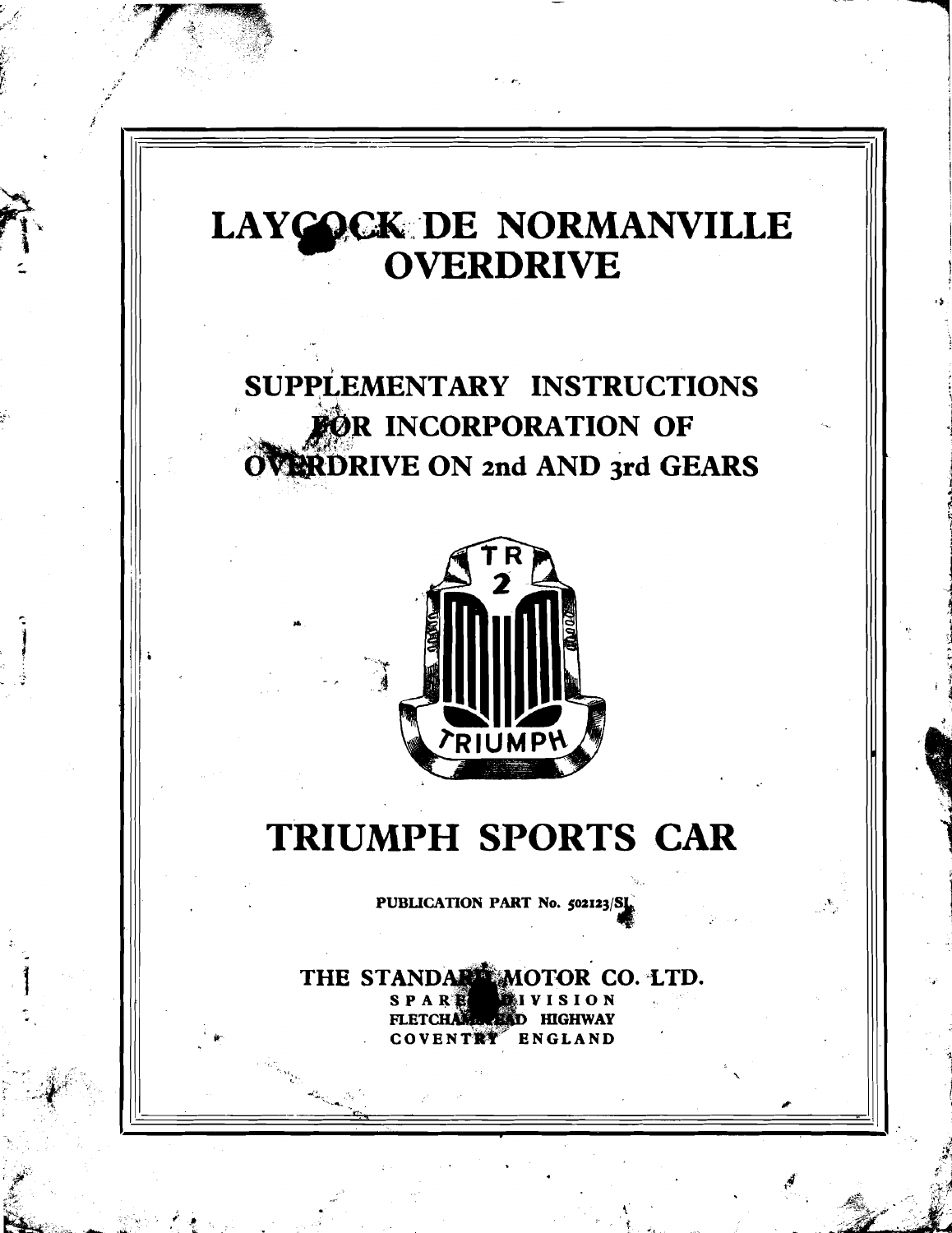### **SUPPLEMENTARY INSTRUCTIONS FOR INCORPORATING OVERDRIVE ON**  '' **SECOND** " **AND '(THIRD** " **GEARS**

- **I.** The incorporation of Overdrive on **3.** <br>
"Second " and " Third " gears has necessitated the following engineering alterations :-
	- **(a)** Increasing the diameter of the clutch operation pistons in the overdrive unit from  $\frac{1}{8}$ " to  $\frac{1}{8}$ ".
	- **(b)** Re-designing the gearbox top cover assembly to permit the selection of overdrive in other gears.

#### **2. OVERDRIVE UNIT**

To enable the unit to transmit the maximum available torque in the lower gears, it is necessary to use larger clutch operating pistons than those fitted previously.

From Chassis No. TS.5980 onwards, all Triumph Sports Cars, which have been equipped with overdrive, have been fitted with the re-designed unit, Part No. 301991 : Serial No.  $22\overline{1}374$  - incorporating the larger pistons.

**NOTE. A** small number of cars with chassis numbers prior to TS.5980 have been fitted with the re-designed overdrive unit.

To establish whether or not a re-designed unit has been fitted, remove the gearbox floor covering and a brass plate can be seen bearing a serial number. The old unit number is  $22\frac{1275}{...}$ , and the redesigned unit number is  $22$  1374  $-$ .

#### **Unit Exchange**

The Spares Department of The Standard Motor Company I,td., in conjunction with Messrs. Laycocks, operate an exchange system whereby the old unit can be exchanged for the later type at a cost fixed by the Spares Division of The Standard Motor Company Ltd.

#### **GEARBOX TOP COVER ASSEMBLY Fig. 2**

To permit the selection of overdrive in " Second " and " Third " as well as " Top " a new top cover assembly has been designed and the Part No. is 50241 1.

The new cover assembly has been fitted to Chassis No. TS.6280 and all subsequent Sports Cars.

**NOTE. A** limited number of cars prior to Chassis No. TS.6280 were fitted with the new cover assembly and can be recognised by the two isolator switch bosses, Fig. 2.

**Modification of Top Cover Assembly.**  To modify the old top cover assembly, thus permitting the selection of overdrive in 2nd, 3rd and top gears necessitates the fitting of certain new parts. The new parts required are detailed under " Top Cover Conversion Pack " on page 4.

Top Cover Assembly-Fig. I-Dis**mantling.** Proceed as follows :-

- **(a)** Remove the dipstick and ensure that the selector mechanism is in the " Neutral " position.
- **(b)** Disconnect the wires from the isolator switch, where fitted, and remove the top cover assembly from the gearbox.
- $(c)$  Remove the change speed lever by :--**(i)** Unscrewing and removing the UNF setscrew (1) which secures the retaining cap to the top cover casting.
	- **(ii)** Unscrewing the nyloc nut (2) from the pivot bolt.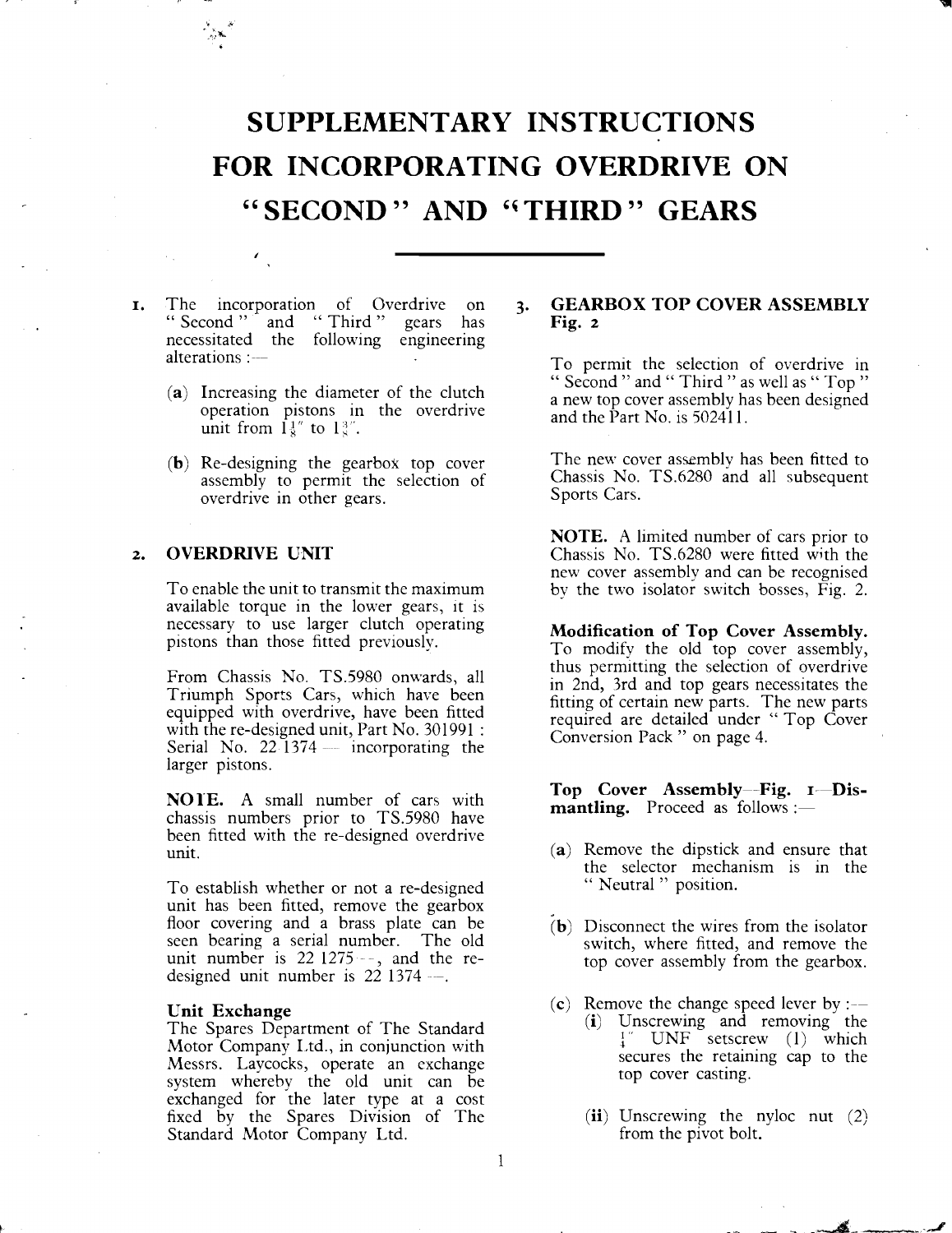#### **SUPPLEMENTARY INSTRUCTIONS FOR INCORPORATING OVERDRIVE ON "SECOND" AND "THIRD" GEARS**



FIG. **<sup>I</sup>**

(iii) Withdrawing the pivot bolt  $(3)$ to enable the change speed lever assembly to be withdrawn.

> **Caution.** When withdrawing the change speed lever assembly, ensure that the anti-rattle spring and retainer, which is located on the spherical part of the lever, is retained for re-assembling.

- **(d)** Remove the three wire locked stop screws (4).
- (e) Unscrew and remove the three wire **h** Remove 3rd and " Top " speed selectthe forks to the selector shafts. the procedure used in  $(f)$  above.
- (f) Remove 1st and 2nd speed selector shaft retaining screw (6), spring and  $\frac{3}{6}$ " locking ball and slide this selector shaft rearwards clear of the casting to enable the removal of the selector fork.
- **(g)** Remove " Reverse " selector fork and shaft (9) carrying out the procedure as in  $(f)$  above, excepting that the shaft is positioned by a plunger, spring, distance piece and retaining screw instead of the ball, spring, and retaining screw.
- locked screwed taper pins (5) securing or shaft (7) and fork, carrying out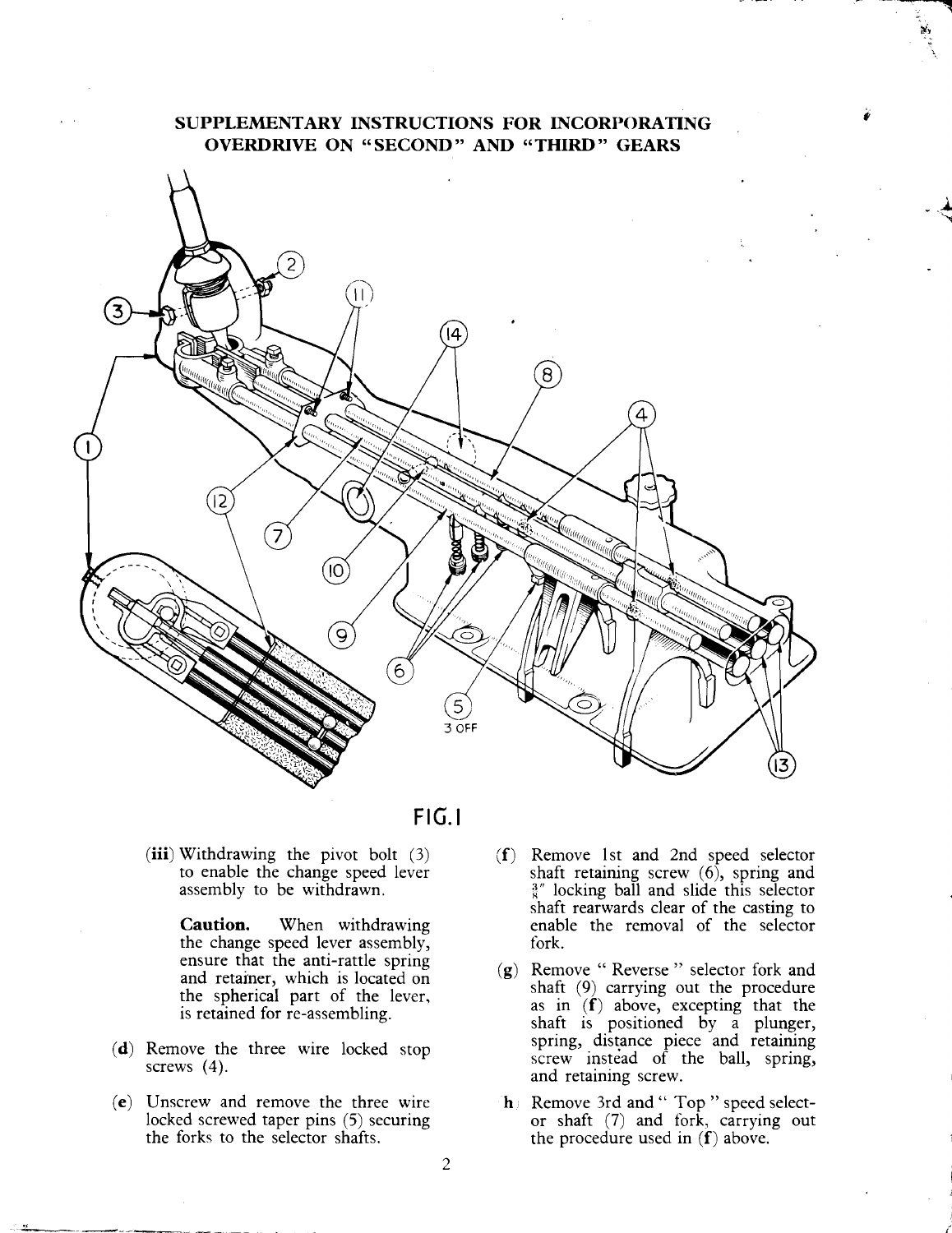#### SUPPLEMENTARY INSTRUCTIONS FOR INCORPORATING OVERDRIVE ON "SECOND" **AND** "THIRD" GEARS

NOTE. It is important that no attempt is made to move more than one selector shaft at a time otherwise damage will be caused to the bores of the top cover and difficulty will be experienced in removing the shafts.

- (i) Finally shake out the interlock balls from the casing.
- (j) Remove the existing isolator switch.
- (k) Remove the two  $\frac{1}{4}$ " UNF setscrews (11) from the oil sealing ring cover plate (12), enabling the plate and three rubber sealing rings to be removed.
- (1) It being very difficult to remove the welch plugs (13 and 14) without damaging them, it is desirable to replace the old plugs with new ones when re-assembling the new top cover.

Top  $Cover$  Assembly--Fig.  $I-To$ Assemble. Assemble the new selector forks into the new top cover by reversing the dismantling procedure, observing the following :

- (a) Ensure before fitting the centre selector shaft that the interlock pin is positioned in the end of the shaft. (See 10).
- **(b)** After fitting and moving the centre shaft to the " Neutral " position, feed the two interlock balls into position from either side. (See 10).



Isolator Switches. The isolator switches, Fig. 2 (Part No. 42781), are not included In the top cover assembly (Part No. 502411) and will therefore be required.

Switch Adjustment. Fig. **3.** It is important when moving the gear lever to an engaged position, that the switch contacts close at a precise point during the lever's movement.

The correct time for contact closure is when  $:=$ 

(a) Synchronisation is complete.



**(b)** The synchro sleeve begins to cover the dog teeth of the driving gear.

NOTE. Failure to obtain these conditions will result in noisy and difficult gear changing.

To obtain correct switch adjustment pro- $\text{ceed as follows}$ :-

- (a) Move the gear lever until "Second" gear is fully engaged.
- (b) Wire a bulb in series with the switch contacts and connect to a battery. (Fig. 3).
- (c) Screw the switch into the rear switch boss  $(Fig. 3)$ , until the contacts close. (Indicated by the bulb lighting.)

3